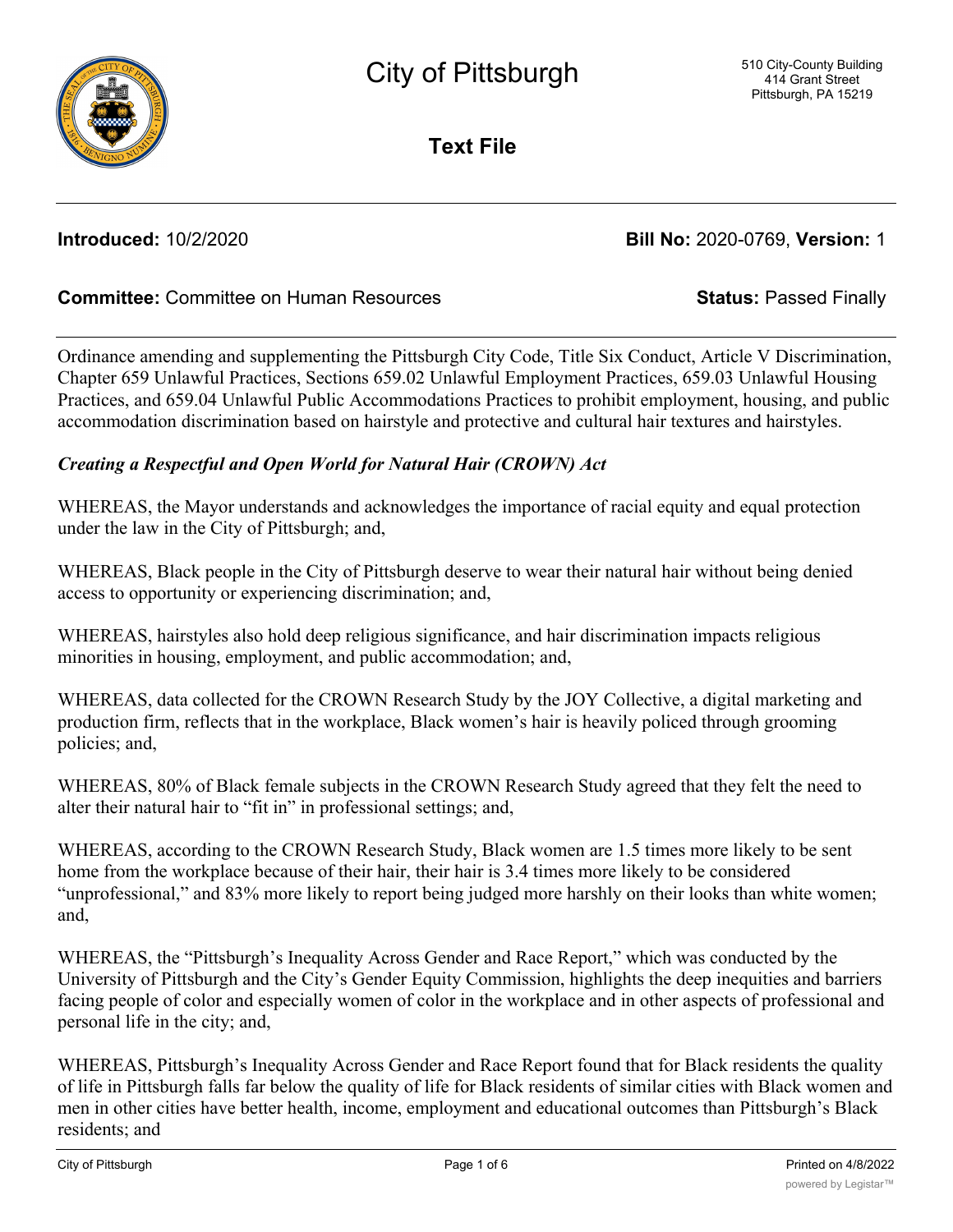WHEREAS, these conditions were evident as recently as 2019 despite application of existing antidiscrimination laws; and

WHEREAS, it is imperative that the City do its part to remove barriers to success and health for our communities of color; and,

WHEREAS, Black people's natural hair grows in different textures, lengths, and colors, and can be worn in a variety of hairstyles, which hold cultural significance in the Black community; and,

WHEREAS, the notion of "professionalism," aided by grooming policies that prohibit historically Black natural hairstyles, have long been used to exclude Black people from both professional and social environments; and,

WHEREAS, Black hair is and always has been "professional"; and,

WHEREAS, the City of Pittsburgh wants to make certain that Black residents and religious minorities do not face natural hair discrimination in the workplace, when searching for a home, and when entering a business; and,

WHEREAS, The Pennsylvania Human Relations Commission acknowledges the authority of a Home Rule municipality to enact protections against discrimination on the basis of classifications not expressly set forth in the state act; and

WHEREAS, as a Home Rule municipality, the City of Pittsburgh possesses authority to enact antidiscrimination laws pursuant to its police powers; and

WHEREAS, the City of Pittsburgh may use this authority as a civil society to respond to changing social, economic and political circumstances to maintain its vitality and order; and;

WHEREAS, the acknowledgment of rights proposed herein is necessary for the accomplishment of this purpose and not unduly oppressive upon individuals; and

WHEREAS, nothing in this amendment is intended to diminish the protections of rights all individuals currently enjoy under existing interpretations of antidiscrimination laws; and

WHEREAS, for these reasons, Mayor Peduto is introducing the below ordinance to be known as the *Creating a Respectful and Open World for Natural Hair (CROWN) Act.*

# **The Council of the City of Pittsburgh hereby enacts as follows:**

**Section 1.** The Pittsburgh Code, Title Six Conduct, Article V Discrimination, Chapter 651 Findings and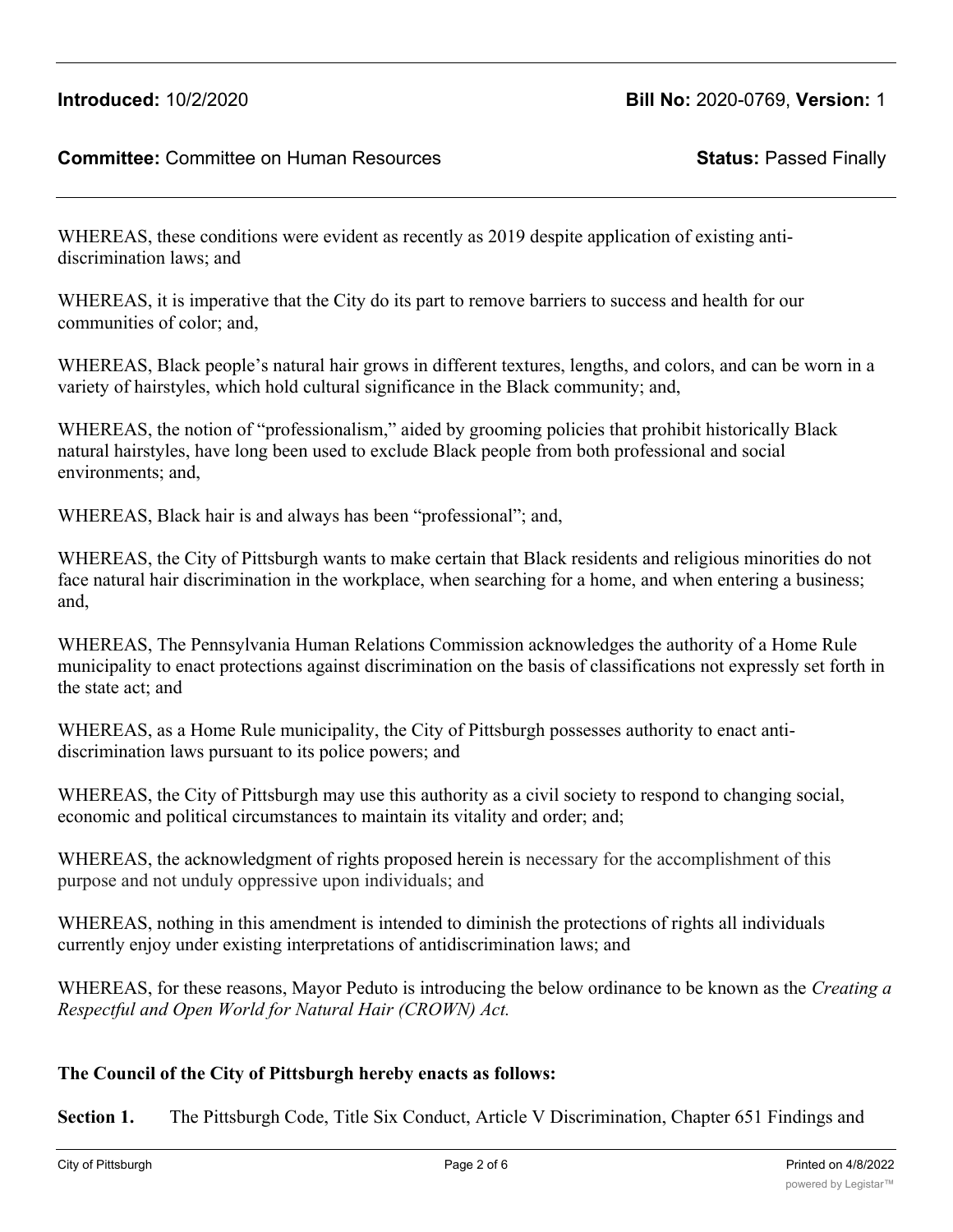Policy, Section 651.04, Definitions is hereby amended as follows by adding subsections (uu) and (vv):

§ 651.04 - DEFINITIONS

(uu) *HAIRSTYLE* **Hair texture and styles of hair of any length, such as protective or cultural hairstyles, natural hairstyles, and other forms of hair presentation.**

(vv) *PROTECTIVE AND CULTURAL HAIR TEXTURES AND HAIRSTYLES* **Hairstyles and hair textures most commonly associated with race, including, but not limited to braids, cornrows, locs, Bantu knots, Afros, and twists, whether or not hair extensions or treatments are used to create or maintain any such style, and whether or not hair is adorned by hair ornaments, beads, or, headwraps.**

*Section 2*. The Pittsburgh Code, Title Six Conduct, Article V Discrimination, Chapter 659, Unlawful Practices, Section 659.02, Unlawful Employment Practices, subsections (a) through (h) are hereby amended as follows:

§ 659.02 - UNLAWFUL EMPLOYMENT PRACTICES.

It shall be an unlawful employment practice, except where based upon applicable national security regulations established by the United States, the Commonwealth or any political subdivisions thereof, or except where based upon a bona fide occupational exemption certified by the Commission in accordance with Section 653.05(d):

- (a) For any employer to refuse to hire any person or otherwise to discriminate against any person with respect to hiring, tenure, compensation, promotion, discharge or any other terms, conditions or privileges directly or indirectly related to employment because of race, color, religion, ancestry, national origin, place of birth, pregnancy, childbirth, or related medical conditions and events, sex, sexual orientation, gender identity, gender expression, age, nonjob-related handicap or disability**, or hairstyles and protective and cultural hair textures and hairstyles.**
- (b) For any employer, employment agency or labor organization to establish, announce or follow a policy of denying or limiting, through a quota system or otherwise, the employment or membership opportunities of any person or group of persons because of race, color, religion, ancestry, national origin, place of birth, pregnancy, childbirth, or related medical conditions and events, sex, sexual orientation, gender identity, gender expression, age, nonjob-related handicap or disability**, or hairstyles and protective and cultural hair textures and hairstyles.**
- (c) For any employer, labor organization, employment agency or any joint labor management committee controlling apprentice training programs to deny to or withhold from any person the right to be admitted to or participate in a guidance program, an apprenticeship training program, an on-the-job training program or any other occupational training program because of race, color, religion, ancestry, national origin, place of birth, pregnancy, childbirth, or related medical conditions and events, sex, sexual orientation, gender identity, gender expression, age, nonjob-related handicap or disability**, or hairstyles and protective and cultural hair textures and hairstyles.**
- (d) For any employer, employment agency or labor organization to require of any applicant for employment or membership any information concerning race, color, religion, ancestry, national origin, place of birth, pregnancy, childbirth, or related medical conditions and events, sex, sexual orientation, gender identity, gender expression, age, nonjob-related handicap or disability**, or hairstyles and protective and cultural hair textures and hairstyles.**
- (e) For any employer, employment agency or labor organization to publish or circulate, or to cause to be published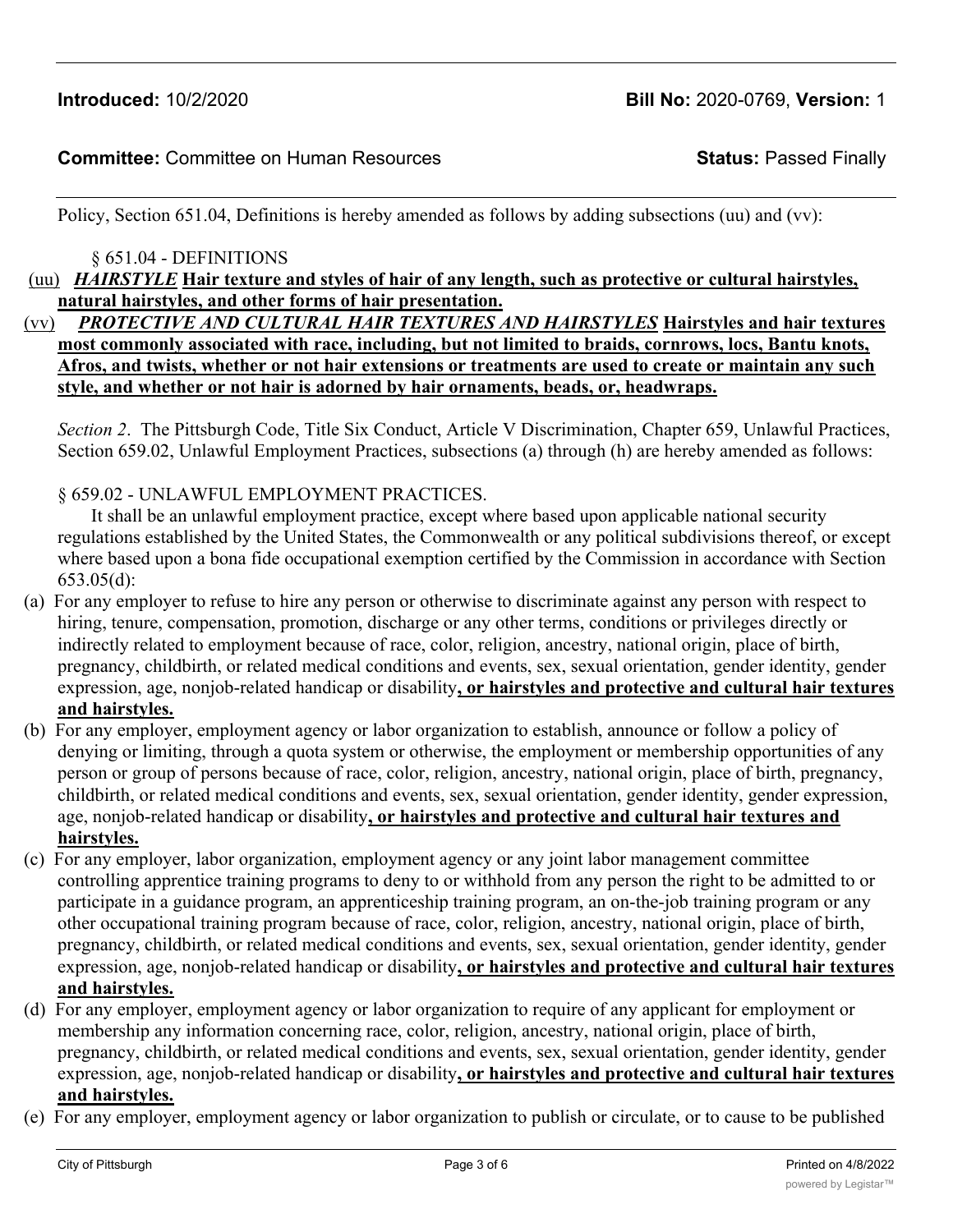or circulated, any notice or advertisement relating to employment or membership which indicates any discrimination because of race, color, religion, ancestry, national origin, place of birth, pregnancy, childbirth, or related medical conditions and events, sex, sexual orientation, gender identity, gender expression, age, nonjobrelated handicap or disability**, or hairstyles and protective and cultural hair textures and hairstyles.**

- (f) For any employment agency to fail or refuse to classify properly or refer for employment or otherwise to discriminate against any person because of race, color religion, ancestry, national origin, place of birth, pregnancy, childbirth, or related medical conditions and events, sex, sexual orientation, gender identity, gender expression, age, nonjob-related handicap or disability**, or hairstyles and protective and cultural hair textures and hairstyles.**
- (g) For any employer substantially to confine or limit recruitment or hiring of employees, with intent to circumvent the spirit and purpose of this Article, to any employment agency, employment service, labor organization, training school, training center or any other employee-referring source which serves persons who are predominantly of the same race, color, religion, ancestry, national origin, place of birth, pregnancy, childbirth, or related medical conditions and events, sex, sexual orientation, gender identity, gender expression, age, nonjob-related handicap or disability**, or hairstyles and protective and cultural hair textures and hairstyles.**
- (h) For any labor organization to discriminate against any person in any way which would deprive or limit their employment opportunities or otherwise adversely affect their status as an applicant for employment or as an employee with regard to tenure, compensation, promotion, discharge or any other terms, conditions or privileges directly or indirectly related to employment because of race, color, religion, ancestry, national origin, place of birth, pregnancy, childbirth, or related medical conditions and events, sex, sexual orientation, gender identity, gender expression, age, nonjob-related handicap or disability**, or hairstyles and protective and cultural hair textures and hairstyles**.

*Section 3*. The Pittsburgh Code, Title Six Conduct, Article V Discrimination, Chapter 659, Unlawful Practices, Section 659.03, Unlawful Housing Practices, subsections (a) through (f), and (i) are hereby amended as follows:

#### § 659.03 - UNLAWFUL HOUSING PRACTICES.

It shall be an unlawful housing practice, except as otherwise provided in this section:

- (a) For any owner, real estate broker or any other person to refuse to sell, lease, sublease, rent, assign or otherwise transfer, or to refuse to negotiate for the sale, lease, sublease, rental, assignment or other transfer of, the title, leasehold or other interest in any dwelling to any person, or to represent that any dwelling is not available for inspection, sale, lease, sublease, rental, assignment or other transfer when in fact it is so available, or otherwise to deny or withhold any dwelling from any person because of race, color, religion, ancestry, national origin, place of birth, sex, sexual orientation, gender identity, gender expression, familial status, handicap, disability or use of support animals because of the handicap or disability of the user, actual or perceived status as a victim of domestic violence, actual or perceived citizenship or immigration status, or actual or perceived preferred language**, or hairstyles and protective and cultural hair textures and hairstyles**, or to discriminate against, segregate or assign quotas to any person or group of persons in connection with the sale, lease, sublease, rental, assignment or other transfer of the title, leasehold, or other interest in any dwelling or dwellings.
- (b) For any person, including any owner or real estate broker, to include in the terms, conditions or privileges of any sale, lease, sublease, rental, assignment or other transfer of any dwelling any clause, condition or restriction discriminating against or requiring any other person to discriminate against, any person in the use or occupancy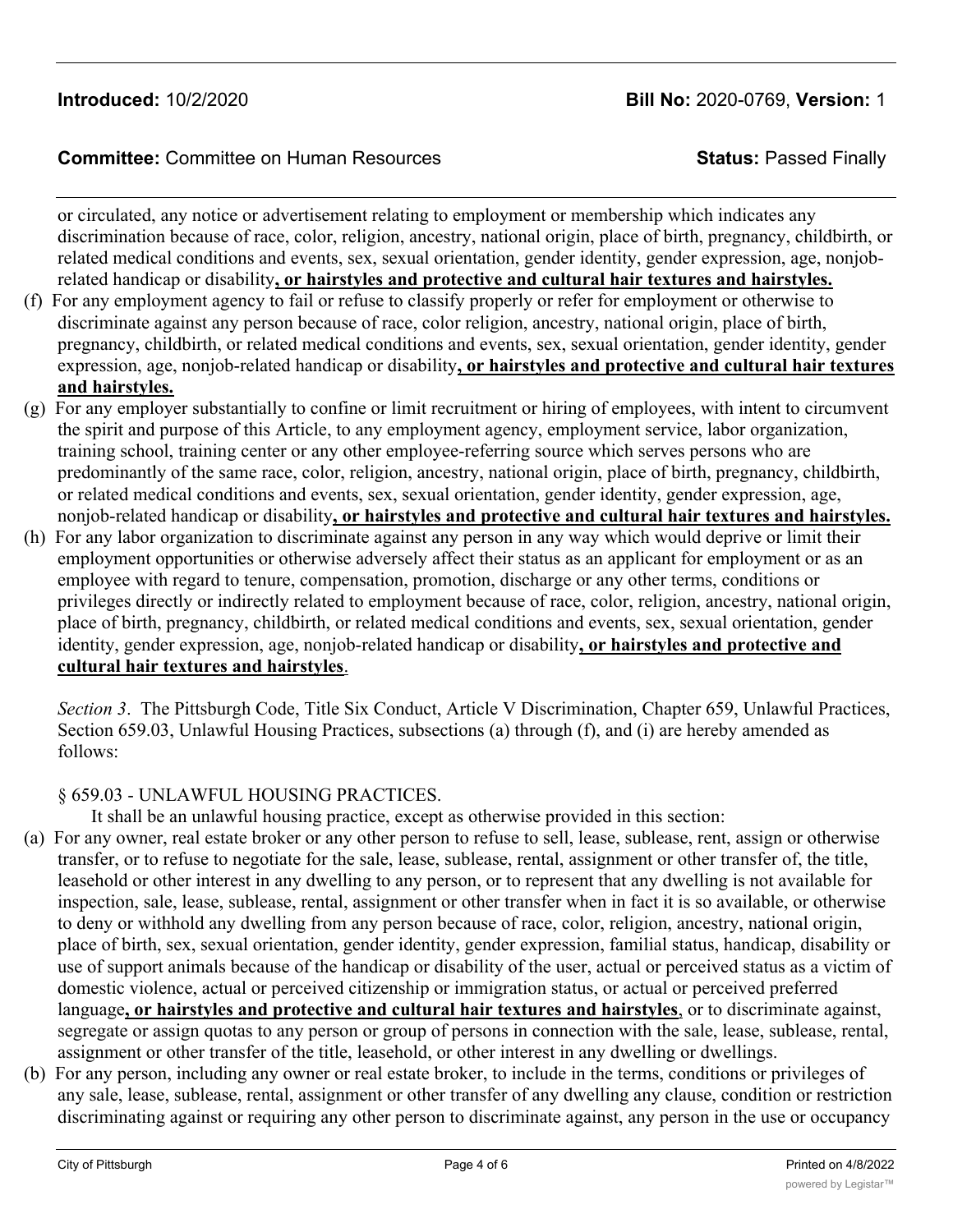of such dwelling because of race, color, religion, ancestry, national origin, place of birth, sex, sexual orientation, gender identity, gender expression, familial status, handicap, disability or use of support animals because of the handicap or disability of the user, actual or perceived status as a victim of domestic violence, or actual or perceived citizenship or immigration status, or actual or perceived preferred language**, or hairstyles and protective and cultural hair textures an hairstyles.**

- (c) For any person, including any owner or real estate broker, to discriminate in the furnishing of any facilities or services for any dwelling because of race, color, religion, ancestry, national origin, place of birth, sexual orientation, gender identity, gender expression, familial status, handicap or disability or use of support animals because of the handicap or disability of the user, actual or perceived status as a victim of domestic violence, or actual or perceived citizenship or immigration status or actual or perceived preferred language**, or hairstyles and protective and cultural hair textures and hairstyles**.
- (d) For any person, including any owner or real estate broker, to publish, circulate, issue or display, or cause to be published, circulated, issued or displayed, any communication, notice, advertisement or sign of any kind relating to the sale, rental, lease, sublease, assignment, transfer or listing of a dwelling or accommodations which indicates any preference, limitation, specification or discrimination based on race, color, religion, ancestry, national origin, place of birth, sex, sexual orientation, gender identity, gender expression, familial status, handicap or disability or use of support animals because of the handicap or disability of the user, actual or perceived status as a victim of domestic violence, or actual or perceived citizenship or immigration status, or actual or perceived preferred language**, or hairstyles and protective and cultural hair textures and hairstyles.**
- (e) For any person, including any bank, banking organization, mortgage company, insurance company or other financial or lending institution, or any agent or employee thereof, engaged in whole or in part in the business of providing or arranging for appraisals and/or for financial assistance for the purchase, lease, acquisition, construction, rehabilitation, repair or maintenance of any dwelling or dwellings:
- (1) To discriminate against any person or group of persons because of race, color, religion, ancestry, national origin, place of birth, sex, sexual orientation, gender identity, gender expression, familial status, handicap or disability or use of support animals because of the handicap or disability of the user, actual or perceived status as a victim of domestic violence, or actual or perceived citizenship or immigration status, or actual or perceived language preferred **or hairstyles and protective and cultural hair textures and hairstyles** of such person or group of persons or of the prospective occupants or tenants of such dwelling in the granting, withholding, extending, modifying or in the rates, terms, conditions or privileges of any such financial assistance in connection therewith; or
- (2) To use any form of application for such financial assistance or make any record of inquiry in connection with applications for such financial assistance which indicates, directly or indirectly, any limitation, specification or discrimination as to race, color, religion, ancestry, national origin, place of birth, sex, sexual orientation, gender identity, gender expression, familial status, handicap or disability or use of support animals because of the handicap or disability of the user, actual or perceived status as a victim of domestic violence, or actual or perceived citizenship or immigration status, or actual or perceived language preferred **or hairstyles and protective and cultural hair textures and hairstyles** or any intent to make any such limitation, specification or discrimination.
- (f) For any real estate broker or real estate salesperson or agent, or any other person for business or economic purposes, to induce, directly or indirectly, or to attempt to induce directly or indirectly, the sale or rental or the listing for sale or rental, of any dwelling by representing that a change has occurred or will or may occur